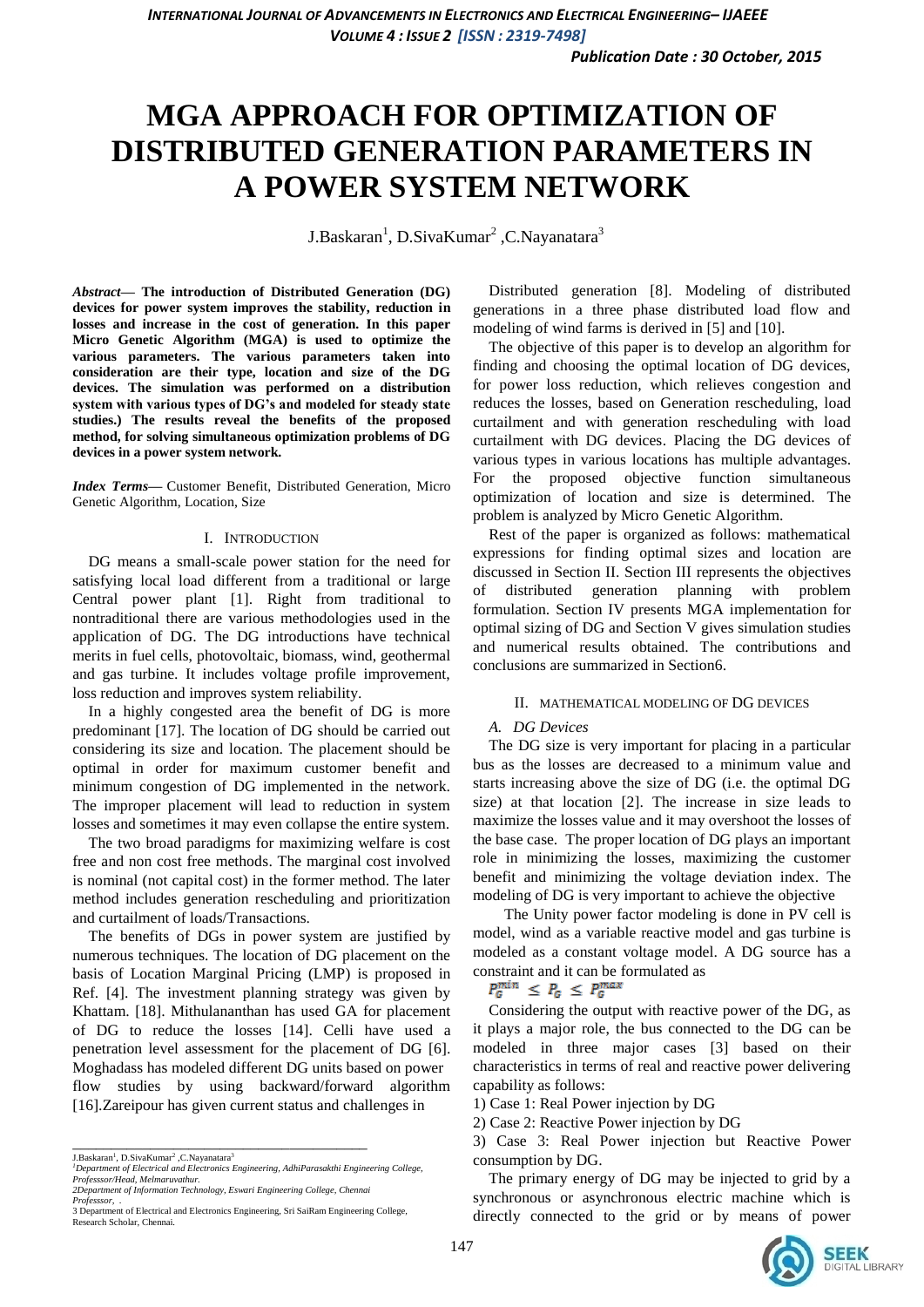# *Publication Date : 30 October, 2015*

electronic interface or a combination of electric machine and power electronic interface. The modeling of different DGs is done as follows:

*1. Modelling of PV cell*

The conversion of solar Energy into Electrical energy is done by PV system. Their DC power output is converted via an inverter into AC power so that it is compatible with grid. The DG model depends on control circuit and in general it is designed to control P and V independently it is modelled as a PV node. When P and Q are controlled independently it is modelled as a PQ node.

The power factor is unity and the necessary condition for minimum loss is given by equation 2.

$$
P_i = P_{DGi} - P_{Di} = \frac{1}{A_{ij}} \sum_{\substack{j=1 \ j \neq i}}^{n} [(A_{ij})P_j - B_{ij}Q_j)
$$
 (1)

From the above equation we obtain the following relationship

$$
P_{DGi} = P_{Di} - \frac{1}{A_{ij}} \sum_{\substack{j=1 \ j \neq i}}^{n} [(A_{ij})P_j - B_{ij}Q_j)
$$
 (2)

 $A_{ij}$  and  $B_{ij}$  = loss coefficients.

 $P_j$ =real power injected to bus j

 $Q_i$ =reactive power injected to bus j

N=number of buses

# *2. Synchronous compensators such as gas turbines*

The type 2 DG has synchronous condenser and it supply only reactive power to improve voltage profile. The optimal DG placement is determined by differentiating the loss equation on either side with respect to  $Q_i$ . The power factor for type 2 will be zero and the optimal DG size for every bus in the system is given by equation 3.

$$
Q_{DGi} = Q_{Di} - \frac{1}{A_{ij}} \sum_{\substack{j \neq i \\ j \neq i}}^{n} [(A_{ij})Q_j - B_{ij}P_j)
$$
 (3)

*3. Modelling of wind turbine*

In an induction generator both active and reactive powers are functions of slip.

 $P=P(V, s)$ 

 $Q=Q (V, s)$  (4) Where P and Q are the active and reactive produced, the

induction generator slip is denoted by's' and the bus voltage is 'V'. Assuming the dependency of  $Q$  is very low and  $P$  is constant the expression (5) can be reduced as follows:

 $P=P_s=constant$  $Q= f(V)$ 

$$
Q = \sqrt{\left(E_q \middle| X_d\right)} - P^2 - \frac{v^2}{x_d} \tag{5}
$$

No load voltage Eq is maintained constant and  $X_d$  is the synchronous reactance and V is the generator terminal voltage. The parameters of wind turbine include cut-in wind speed and rated wind speed and typical values of them are 3.5m/s, 25m/s and 14m/s.

$$
P_{wind}(t) = 0.5\alpha\rho(t)Av(t)^{2}
$$
 (6)

Where  $\alpha$  is the Albert Betz constant,  $\rho(t)$  is air density, A is area swept by turbine rotor, and v(t) is the wind speed. Maximum power rating of wind station is fixed by taking averages of all day powers calculated by using the equation. For this type of DG the power factor varies between 0 to 1.The maximum DG capacity for renewable DGs like Solar and Wind is calculated from the average power estimated by

irradiance and wind speed. The average power generated by the wind turbine is 0.471p.u.

III. OBJECTIVES OF DISTRIBUTED GENERATION PLANNING

# *A. Congestion Minimization*

One important factor that can hinder a desired trade of power is congestion of the transmission network. If a large enough capacity is available on the transmission system, we can allocate the power supply and demand so as to maximize social welfare [9]. However, as the margins of transmission capacity become scarce, there is a greater chance that the desired trade will have to be altered because of congestion. From a customer"s viewpoint, congestion can also change the cost of electricity drastically from what is expected therefore, aggregate loading rate of transmission paths as an index of network congestion is introduced.

The CONgestion INDex(CONIND) is given by

$$
CONIND = \sum_{k \in B} \beta_k (P_k + P_k^{max})^2
$$
 (7)

Where  $P_k$  is the active power flow on branch k, and  $P_k^{\text{max}}$ is the capacity; B is the set of all branches. By minimizing the above equation, power flows can be kept away from congestion as much as possible.  $\beta_k$  ( $0 \leq \beta_k \leq 1$ ) represents the weighting factor which varies between 0 to 1 that reflects the relative importance of the congestion in the network. At any instant transmission systems can fall into emergency operating conditions if a major fault occurs. The objective of congestion Index is to take action or control measures to relieve congestion of transmission networks. The bus having the minimum congestion percentage will be the optimum location of DG.

*1. Equality constraints:* 

The modelling of transmission network is done by balancing the power equation at each node in the network.

$$
P_i = P_{Gi} + P_{DGi} - P_{Di}
$$

$$
Q_i = Q_{Gi} - Q_{Di}
$$

*2. Inequality constraints:*

*Generation limits*. Generating limits are specified as upper and lower limits for the real and reactive power outputs.

Real power generation limits:  $P_{Gi}^{min} \leq P_{Gi} \leq P_{Gi}^{max}$ Reactive power generation limits:  $Q_{Gi}^{min} \leq Q_{Gi} \leq Q_{Gi}^{max}$ 

*Line flow limit:* The constraint validates for the absolute power flow both at sending and receiving ends of particular line to be within the upper limit of the line.

$$
S_{ij} \leq S_{ij}^m
$$
  

$$
S_m < S_m^m
$$

 $S_{ji} \leq S_{ji}^{max}$ <br>*Bus voltage limit:* Voltage limits refer to bus voltage to remain within an allowable narrow range of levels.<br> $V_i^{min} \leq V_i \leq V_i^{max}$ 

For base case OPF,  $P_{\textit{D}Gi} = 0$ For load bus,  $P_{Gi} = 0$ Where

 $N =$  total number of buses in the system;

 $P_{Gi}$  = total real power generated at bus i;  $P_{Di}$ 

= total real power demand at bus i;

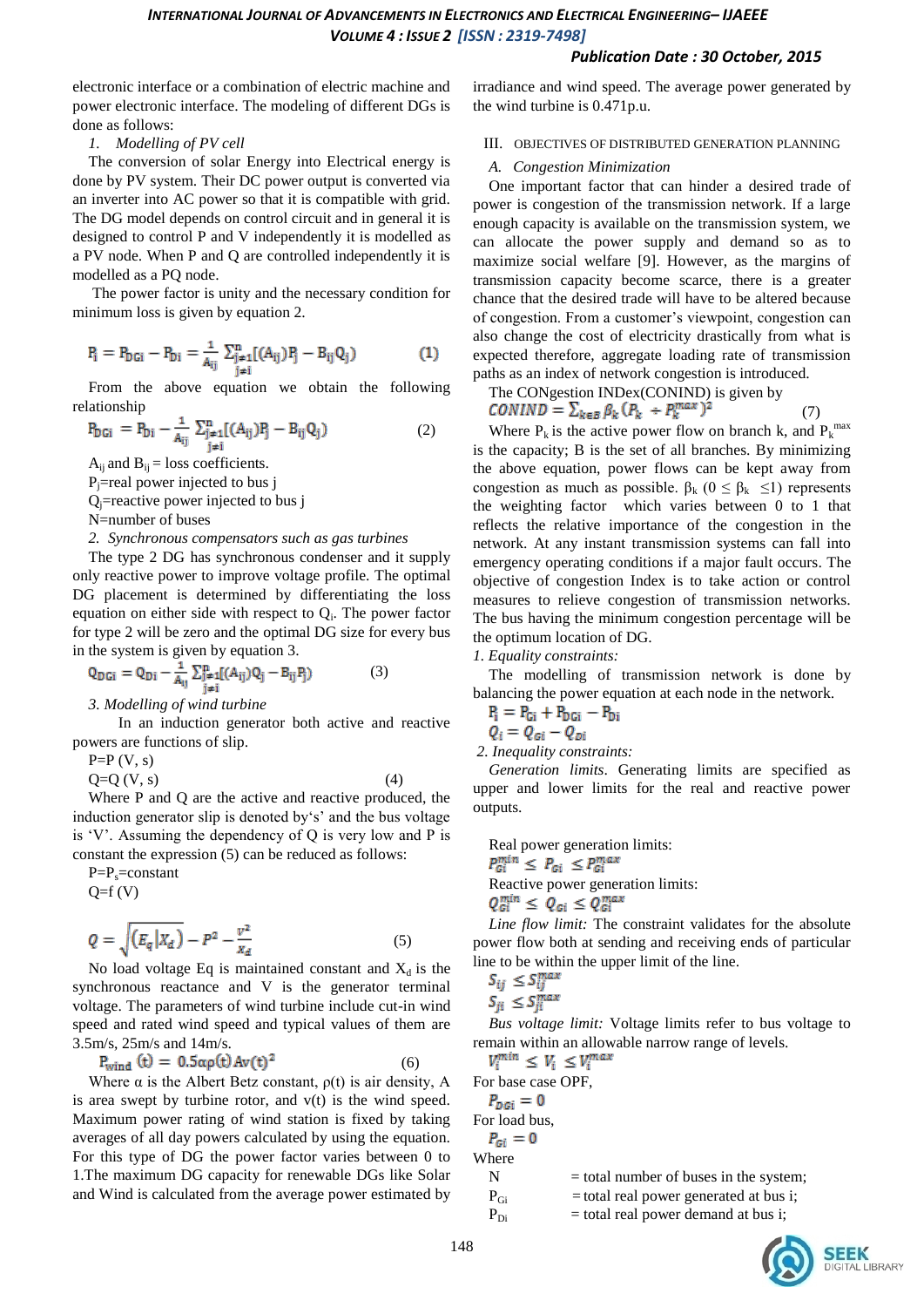# *Publication Date : 30 October, 2015*

| $\rm P_{\rm DGi}$          | $=$ the power supplied by the DG at bus i.                                |  |  |
|----------------------------|---------------------------------------------------------------------------|--|--|
| $V_i$                      | $=$ the voltage at bus i;                                                 |  |  |
| $\delta i$                 | $=$ the power angle at bus i;                                             |  |  |
| $\operatorname{Bij}$ & Gij | $=$ the susceptance and the conductance of the                            |  |  |
|                            | line ii;                                                                  |  |  |
| $Q_{Gi}$                   | $=$ reactive power generated at bus i;                                    |  |  |
|                            | $P_{Gi}^{max}$ and $P_{Gi}^{min}$ = upper and lower real power generation |  |  |
|                            | limits of generator at bus i;                                             |  |  |

- $Q_{Gi}^{max}$  and  $Q_{Gi}^{min}$  = upper and lower reactive power generation limits of generator at bus i;
- $V_i^{max}$  and  $V_i^{min}$  =upper and lower limits of voltage at busi;

 $S_{ij} \& S_{ji}$  = the complex power transfer from bus i to bus j and from bus j to bus i;

The bus having the maximum customer benefit and minimum cost will be the optimum location of DG.

*B. Loss Minimization*

The Optimal allocation of distributed Generation includes planning to obtain maximum benefit by minimizing total real power loss in the system [20]. The loss in the system is the total energy management which can be calculated using the below eq**u**ation

$$
P_{L} = \sum_{i=1}^{N} \sum_{j=1}^{N} [\alpha_{ij} (P_{i} P_{j} + Q_{i} Q_{j}) + \beta_{ij} (Q_{i} P_{j} + P_{i} Q_{j})]
$$
 (8)  
\nwhere  $\alpha_{ij} = \frac{\eta_{ij}}{V_{i} V_{j}} \cos(\delta_{i} - \delta_{j})$   
\n
$$
\beta_{ij} = \frac{\eta_{j}}{V_{i} V_{j}} \sin(\delta_{i} - \delta_{j})
$$
  
\n
$$
Z_{ij} = \eta_{j} + j x_{ij}
$$
  
\nare the ij<sup>th</sup> element of [Z<sub>bus</sub>] matrix  
\n
$$
\alpha_{i} = \frac{\partial P_{L}}{\partial P_{i}} = 2 \alpha_{ii} P_{i} + 2 \sum_{j=1}^{n} [(\alpha_{ij}) P_{j} - \beta_{ij} Q_{j})
$$
 (9)

Sensitivity Index is evaluated at each bus by using the values obtained from the base case load flow. The bus having lowest loss sensitivity factor will be best location for the placement of DG.

## IV. HYBRID APPROACH FOR PLACEMENT AND SIZING OF DG

Heuristic methods may be used to solve complex optimization problems. Thus they are able to give a good solution of a certain problem in a reasonable computation time, but they do not assure to reach the global optimum. The GA"s (Genetic Algorithm) start with random generation of initial population and then the selection, crossover and mutation are produced until the best population is found.

A Genetic Algorithm is based on global searches technique and the mechanisms of natural selection and techniques. Accordingly, some numbers of individuals are selected for such a group. Then the grouping is repeated and individuals are selected to form couples to begin the crossover.

## *1. Objective function*

The main objective of this paper is to study the effect of placing and sizing the DG in all system indices. Multi objective optimization is performed by combining the all indices with appropriate weights. The Objective Function is given as

$$
F (Min) = (W1*PL + W2*TSW)
$$
  
Subjected to the constraint  

$$
\sum_{k=1}^{2} W_{k} = 1
$$
 (10)

# Where  $W_k \in [0, 1]$

The weights are indicated to give the corresponding importance to each impact indices for the penetration of DGs. In this analysis Total Social Welfare (TSW) and Power Loss (PL) is given equal weight of 0.5.

*2. Encoding*

The main objective of the optimization is to find the best locations for the given number of DG devices within the defined constraints. The configuration of DG device is obtained by three parameters: the location of the devices, their types and their rated values. Each individual is represented by  $N_{DG}$  number of strings, i.e., and number of DG devices to be used for this optimization problem.

The last value represents the DG size and can take values from 0 to 10MW

*3. Initial Population*

The initial population is generated from the following parameters.  $[N_{DG}$  is the number of DG devices to be located, the possible location of the devices i.e.,  $N<sub>location</sub>$ , types of the devices i.e., N<sub>types.</sub>

The first, a set of N<sub>DG</sub> number of strings are produced. For each string the first value is randomly chosen from the possible locations N<sub>location</sub>.

The second value, which represents the types of DG devices, is obtained by randomly drawing numbers among the selected devices.

The third value of each string, which contains the rated values of the DG devices, is randomly selected between +1 and -1.To obtain the entire initial population, the above operations are repeated  $N_{ind}$  times. The objective function is computed for every individuals of the population.

The objective function is defined in order to quantify the impact of DG devices on the state of power system network. The inverse of the objective function is used to compute the fitness value of each individual in the population.

Fitness=1/Objective function+1

*4. Reproduction*

The biased Roulette wheel selection is used in this paper for reproduction, according to their fitness values; the individual is selected to move to a new generation.

*5. Crossover*

Crossover is a technique which is used to rearrange the information between the two different individuals and produce new one. The crossover is applied in each successive generation with a certain probability, known as the crossover fraction or rate. In this paper two point crossovers is employed and the probability  $(P_C)$  of the crossover is 0.75.

## V. SIMULATION RESULTS

The power flow studies are carried out with the help of VC++ software package. The modified distribution system which has 30 nodes and 32 segments is used to verify the effectiveness of the proposed algorithm.

The location of DG device in various lines is simulated using MGA and the rated value for PV cell/wind turbine/gas turbine is automatically chosen and the corresponding decrease in Congestion and the reduction in loss are also tabulated in Table3. The solutions found by MGA indicate more locations; also the power loss reduction and minimization in congestion is efficient.

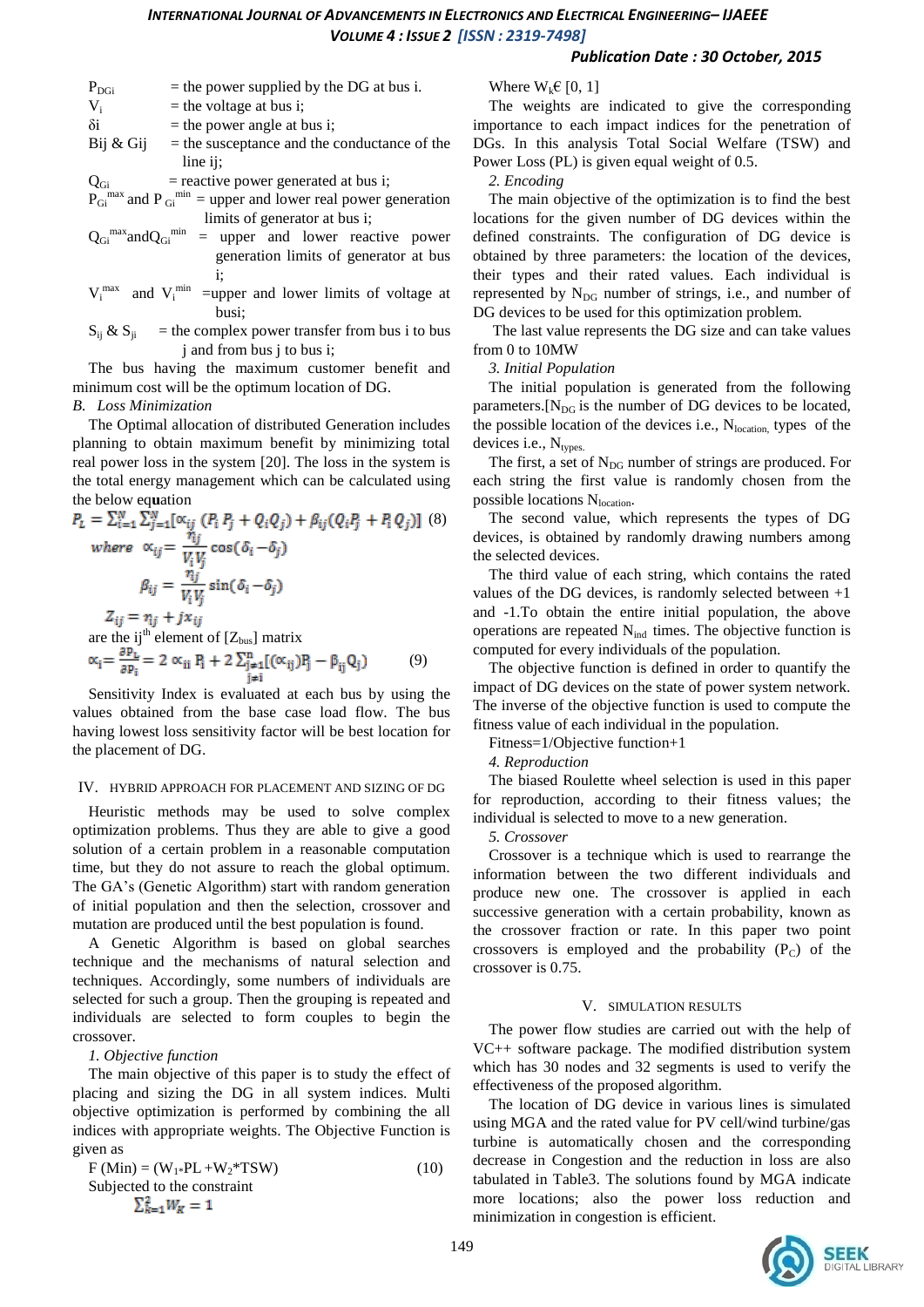| S.NO             | <b>VOLTAGE</b><br><b>RANGE</b> | <b>TOTAL NUMBER OF</b><br><b>BUSES(BUS NUMBER)</b> |                            |  |
|------------------|--------------------------------|----------------------------------------------------|----------------------------|--|
|                  |                                | <b>WITHOUT</b>                                     | WITH DG                    |  |
|                  |                                | DG                                                 |                            |  |
| 1.               | $0.51 - 0.64$                  | 4(3,6,15,29)                                       | NII.                       |  |
| $\overline{2}$ . | $0.65 - 0.74$                  | 6(2, 13, 17, 21,                                   | NII.                       |  |
|                  |                                | 22,28)                                             |                            |  |
| 3.               | 0.75-0.84                      | 7(1,5,8,9,11,2)                                    | NII.                       |  |
|                  |                                | 325)                                               |                            |  |
| 4.               | 0.85-0.95                      | 9(7, 12, 16, 18,                                   | 02(4,13)                   |  |
|                  |                                | 19,24,26,27,3                                      |                            |  |
|                  |                                | $\left( 0\right)$                                  |                            |  |
| 5.               | $0.95 - 1.05$                  | 4(4,10,14,20)                                      | 25(1,2,3,5,6,7,8,9,10)     |  |
|                  |                                |                                                    | ,12, 14, 15, 16, 17, 19, 2 |  |
|                  |                                |                                                    | 0,21,22,23,24,25,26,       |  |
|                  |                                |                                                    | 28,29,30)                  |  |
| 6.               | $1.05 - 1.1$                   | NIL                                                | 3(11, 18, 27)              |  |
|                  |                                |                                                    |                            |  |

#### TABLE II.VOLTAGE DEVIATION TABLE WITH AND WITHOUT DG

| Line           | <b>Device</b>  | <b>Rated</b><br>value in<br><b>MW</b> | % Decrease<br>in<br>Congestion | %Power Loss<br>reduction |
|----------------|----------------|---------------------------------------|--------------------------------|--------------------------|
| 1              | 1              | 3.8                                   | 0.67                           | 3.98                     |
| $\mathfrak{2}$ | 3              | 0.35                                  | 2.86                           | 8.56                     |
| 4              | 1              | 3.6                                   | 8.67                           | 5.76                     |
| 6              | $\overline{c}$ | 2.8                                   | 12.78                          | 0.53                     |
| 8              | $\overline{c}$ | 3.7                                   | 12.42                          | 2.06                     |
| 12             | 1              | 1.8                                   | 11.86                          | 19.00                    |
| 17             | $\overline{c}$ | 1.9                                   | 18.97                          | 36.78                    |
| 22             | 3              | 2.2                                   | 12.76                          | 32.78                    |
| 23             |                | 3.12                                  | 7.43                           | 32.78                    |

The loading capability is increased to twice the normal loading condition and the real power flows in various lines is given in Fig.5.



Fig5: Twice the loading condition with and without DG

The Power loss with and without DG for different loading conditions is tabulated in Table III and the optimal corresponding size of the DG is also indicated. The bus number and the corresponding DG size and real power loss are given in Fig.6.

|  |  | TABLE III.LOSS WITH LOADING CONDITIONS |
|--|--|----------------------------------------|

| Types of<br>load | Bus<br>location | Optimal DG<br>Size(p.u) | Power<br>loss  <br>with DG | Power<br>loss<br>without DG |
|------------------|-----------------|-------------------------|----------------------------|-----------------------------|
| Peak<br>Load     | 12              | 0.68                    | 7.32                       | 11.43                       |

| Medium |          | 0.47 | 5.21 | 8.56 |
|--------|----------|------|------|------|
| Load   |          |      |      |      |
| Low    | $\sim$ 1 | 0.13 | 2.56 | 4.89 |
| Load   |          |      |      |      |
|        |          |      |      |      |





The location of DG device in various lines is simulated using MGA method and the rated value for PV cell/wind turbine/gas turbine is automatically chosen and the corresponding decrease in congestion and the reduction in loss are also tabulated in Table IV.

The results reveal the close probity of the results obtained. Also the MGA method gives more number of lines and better result than conventional optimization techniquees.

#### TABLE IV OPTIMIZATION OF DG PARAMETERS A) MICRO GENETIC ALGORITHM

Indian NTPS system are considered as a test system in this work and on comparing both there is not much difference in the accuracy of the result and on a closer look into them Simulated annealing outperforms the GA. The following case studies are addressed for both the test cases.

Case (i) Generation Rescheduling (140 ↑)

Case (ii) Generation Rescheduling with DG Devices  $(150<sup>†</sup>)$ Case (iii) Generation Rescheduling with load shedding (155↑)

Case (IV) Generation Rescheduling with load shedding and DG Devices (155↑)

## *Indian utility-NTPS23 bus system*

The Indian utility Neyveli Thermal Power Station (NTPS)-23 bus test system is shown in Fig.7. A 100 MVA. 400 KV base is chosen. All the case studies are analyzed.

The result below gives the total generation, total load, loss, objective function and the corresponding time taken for the simulation in Indian utility system is indicated. It is observed that MGA takes lesser converging time. The results indicate that MGA is superior to all optimization techniques.

#### TABLE V OPTIMIZATION OF OBJECTIVE FUNCTION FOR 4 **CASES**